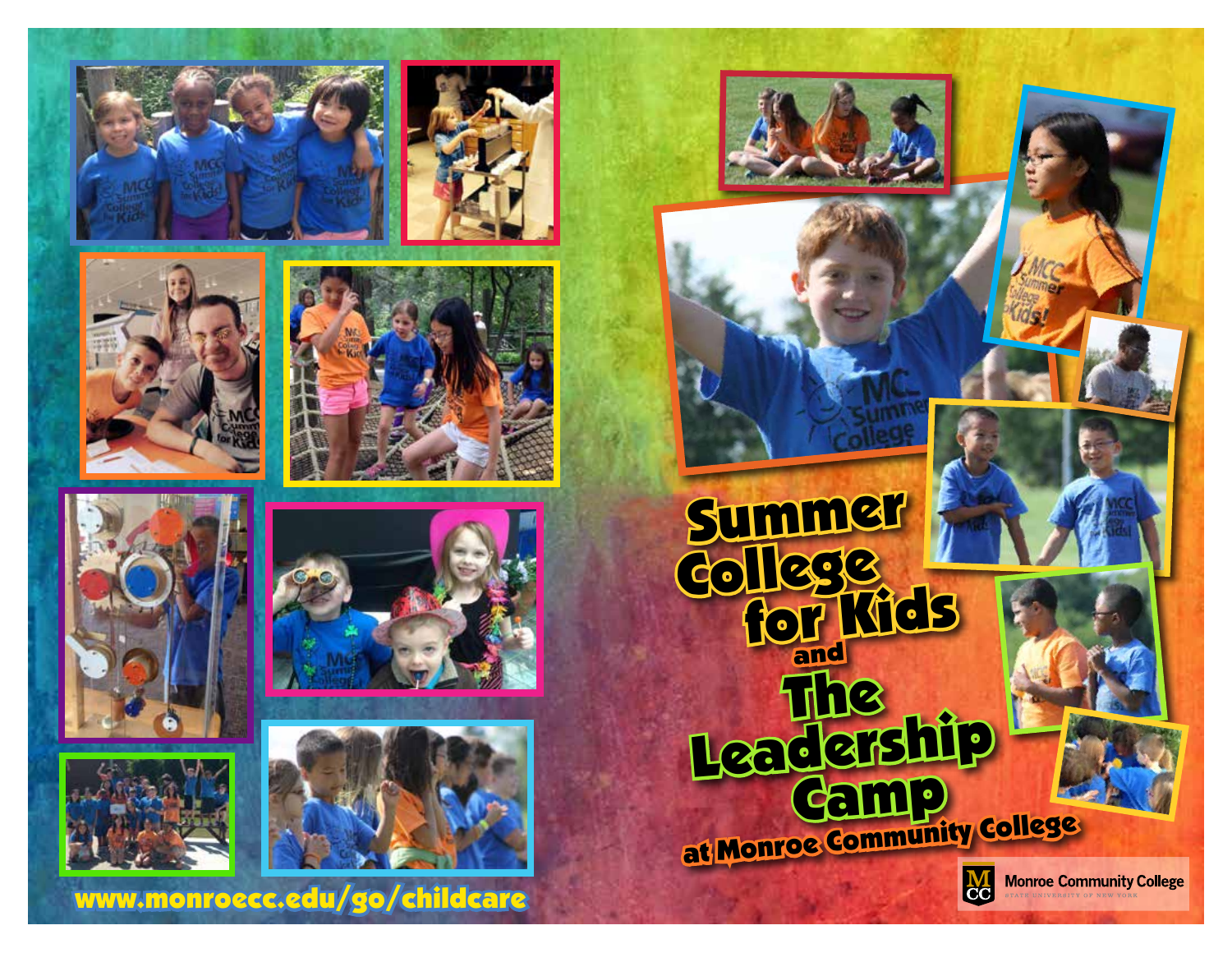



*"MCC Summer College for Kids is an amazing program. This was my daughter's first experience participating in a summer camp. The counselors made her feel welcomed and encouraged her to participate in many different fun activities. I would encourage every parent to enroll their child because this program is not just a summer camp; it is a safe, engaging, educational and most important, FUN opportunity!"*

*Jennifer Caruso / SCFK Parent*





www.monroecc.edu/go/childcare

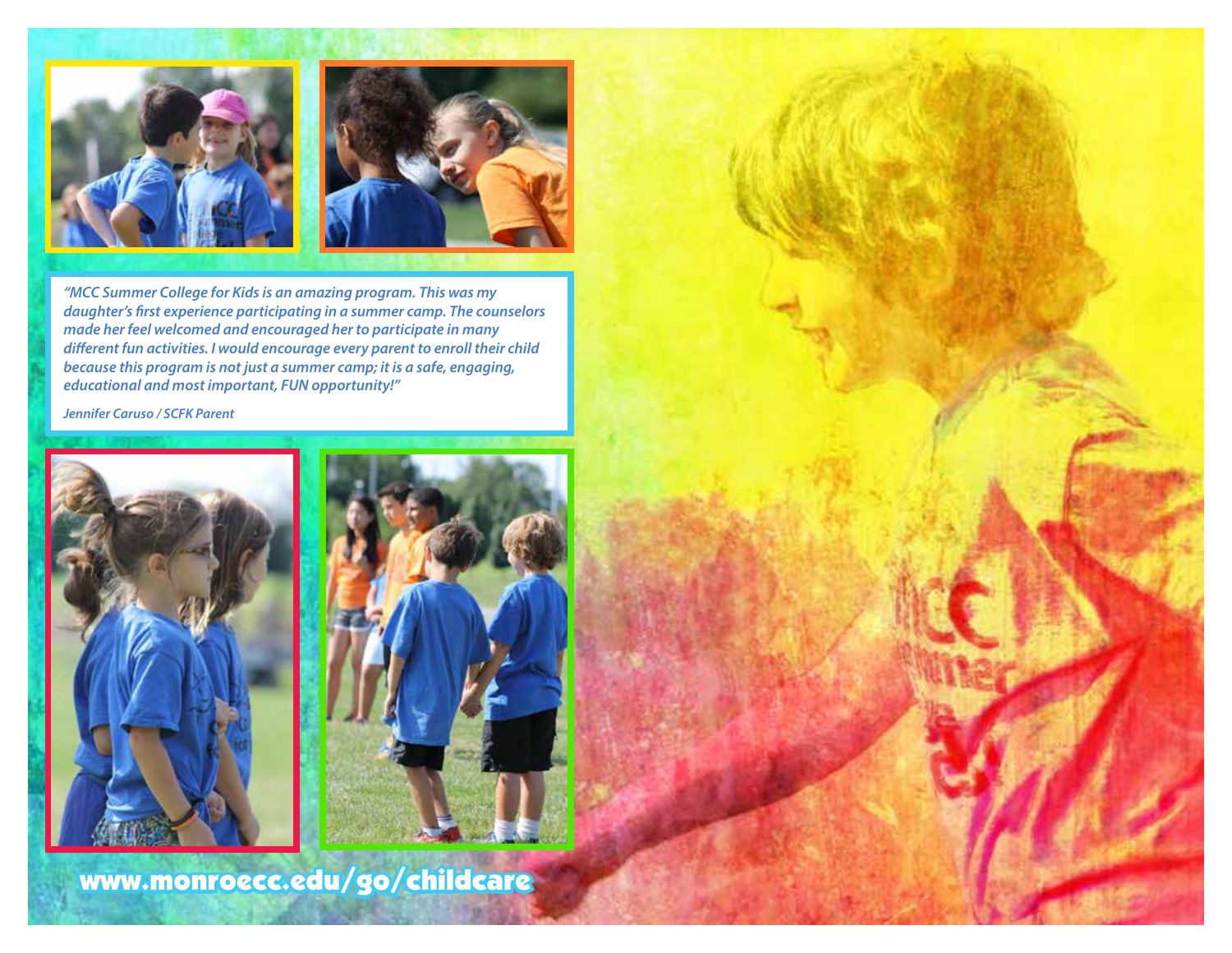### **CREDIT CARD AUTHORIZATION FORM**

 $\square$ VISA  $\square$ MC

|                         | STATE ZIP |
|-------------------------|-----------|
|                         |           |
| CARDHOLDER'S SIGNATURE: |           |

### \_\_\_\_\_\_\_\_\_\_\_\_\_\_\_\_\_\_\_\_\_\_\_\_\_\_\_\_\_\_\_\_\_\_\_\_\_\_\_\_\_\_\_\_\_\_\_\_\_\_\_\_\_\_\_\_\_\_\_\_\_\_\_\_\_\_\_\_\_\_\_\_ **REGISTRATION CONFIRMATION**

Upon receipt of your child's registration form, his/her registration will be confirmed and you will receive a packet of general information including required forms to be completed and returned before the start of the program. These packets will be mailed out in late May.

Important Note: MCC may find it necessary to make changes in the curriculum, administration, policies, fees, or any other phase of College activity, and reserves the right to make such changes or delete any program described within.

#### **REFUND POLICY**

A full refund will be made if the College exercises its right to cancel a session or if a session is full at the time your registration is received. Withdrawal must be made two weeks before the first day of your child's session in order to get a refund of tuition. Withdrawal requests must be made in writing. NOTE: All deposits are non-refundable after June 1, 2015.

Should you need to cancel, please send a letter to the MCC Summer College for Kids stating the child's name and session. The letter must be postmarked two weeks before the first day of your session. Official withdrawal from a session is the responsibility of the participant. Not attending a session, giving notice to an instructor or telephoning the college is NOT official withdrawal.

SPECIAL NOTE: If a Child is unable to adjust in a reasonable period of time, MCC reserves the right to remove the child from the program. Tuition costs will be prorated according to the number of days of attendance.

MCC Summer College for Kids operates under a Monroe County Health Department permit. Records of inspection are on file in our office and the Monroe County Health Department.

Monroe Community College is a unit of the State University of New York. It is the policy of the University and of this College not to discriminate on the basis of sex, race, color, religion, national origin, disability, age, marital status or sexual orientation in admissions, employment, and treatment of students and employees in any educational program or activity.

# **Welcome to Monroe Community College's Summer College for Kids & The Leadership Camp!**

MCC's Summer College for Kids began over 20 years ago on the MCC campus to provide elementary school children with the perfect blend of educational and recreational activities in a 6-week summer day camp experience. Under the direction of our certified teachers, the theme-based curriculum offers indoor and outdoor activities, field trips, recreational swimming and time for campers to pursue their own interests.

The Leadership Camp began in 2013 in response to requests for a summer experience for middle school students. The previous SCFK Junior Counselor program was enhanced to introduce campers to a variety of career interests with MCC faculty, and to participate in team building and leadership development with MCC Student Life and Leadership staff at the Brighton campus. Students entering 6th through 8th grade in the fall are eligible for this unique blend of leadership development and career exploration, along with traditional summer camp experiences.

If you are returning to MCC's Summer College for Kids or The Leadership Camp, or if you are just learning about our program, we welcome you to our unique summer camp offerings.

Chris Smith

Summer Camp Coordinator

1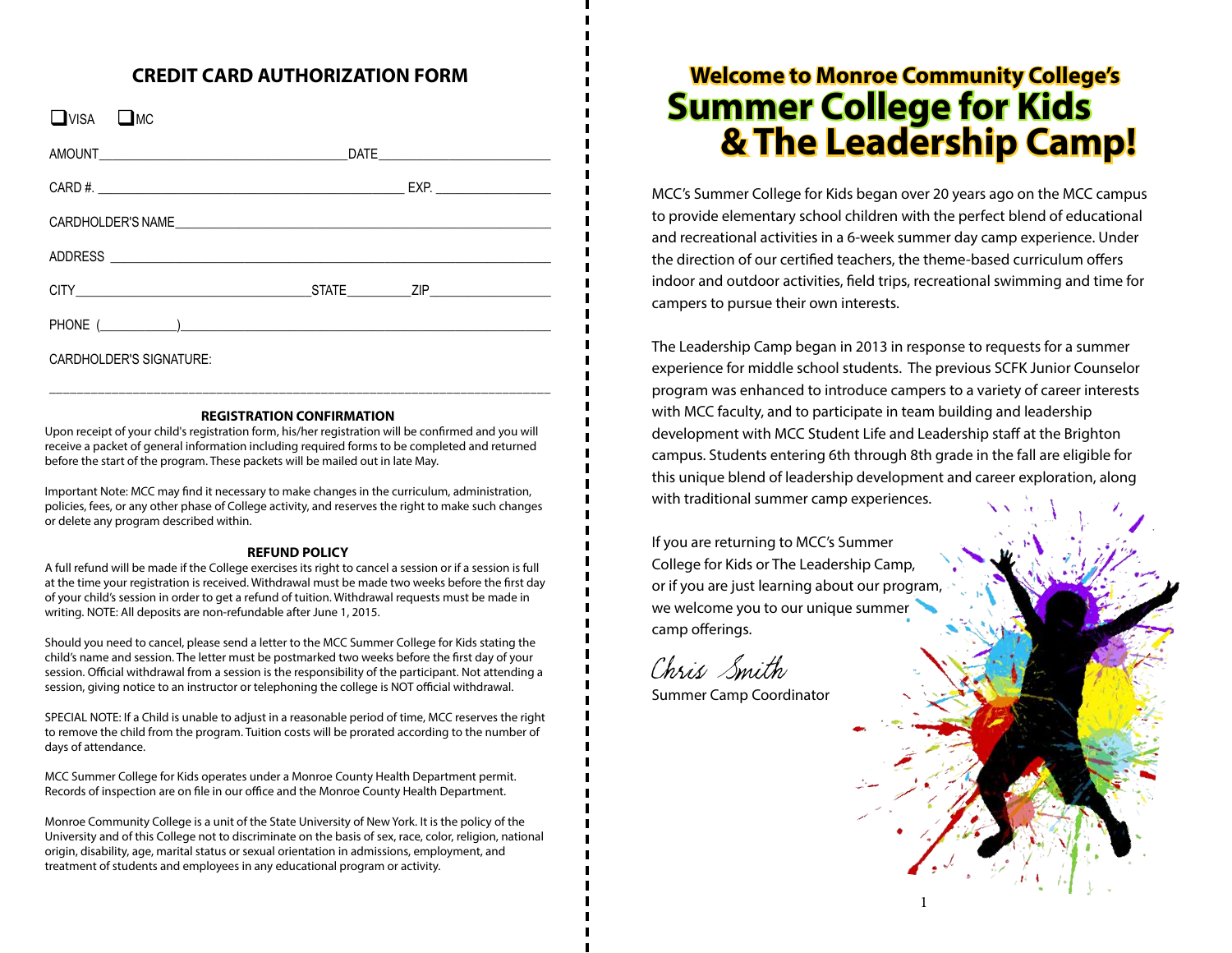# **Meet the Camp Coordinators:**

# **Christine Smith Summer Camp Coordinator**

My name is Christine Smith, and this will be my fourth year as Summer Camp Coordinator. I graduated from SUNY Geneseo with a Bachelor's degree in Elementary Education. I have been in the child care field since 1986 and have worked with children of all ages including 16 years working with school age children. During the school year I work with four and five year old children at the Richard M. Guon Child Care Center at MCC.

I look forward to camp every year. I enjoy seeing returning campers and meeting new ones. Old friends reconnect and new friendships are made. The teachers do a great job engaging the children in fun, educational activities. We are so lucky to have the professors, Student Life and Leadership staff, Public Safety and Athletics staff who are so willing to help us. We can explore the college and visit different areas of the campus.

I enjoy watching the children gain confidence in the pool, and of course we all look forward to our weekly field trips, especially swimming at RIT's recreational pool. We had our own makerspace, a bounce house, and a visit from Rhino players last year just to name a few of our favorites. I am looking forward to another fun and exciting summer!!

# **Tierney McKee Curriculum Coordinator**

I am so pleased to be a part of MCC's Summer College for Kids and the Leadership Camp for a third year. I have a Master's degree in Education from SUNY Brockport, with a certification in 7-12 English Language Arts. During the school year, I teach 7th grade at Sodus Central School District. I have over twenty years of experience working with children of all ages, along with a passion for storytelling and play acting that certainly comes in handy at camp!

This camp season I will be stepping into a slightly different role: I will be coordinating all the fun activities and field trips for our younger campers and teen leaders. I will be working closely with staff to ensure that each child has a wonderful camp experience, with abundant opportunities to play and learn and grow. I am looking forward to this summer, where I will see old friends again-and make lots of new ones!

### **REGISTRATION FORM - PLEASE MAIL WITH PAYMENT TO: SCFK/TLC, Guon Child Care Center, 1000 East Henrietta Road, Rochester, NY 14623**

| Grade Child Entering Fall of 2015                                                                                                                                                                |                                                                                                                                 |
|--------------------------------------------------------------------------------------------------------------------------------------------------------------------------------------------------|---------------------------------------------------------------------------------------------------------------------------------|
| $\Box$ SCFK (Grades 1-5) $\Box$ The Leadership Camp (Grades 6-8)                                                                                                                                 |                                                                                                                                 |
| <b>SESSION CHOICES:</b><br>$\Box$ All Sessions<br>$\Box$ Session 1 July 6 – 10<br>$\sqrt{\frac{1}{12}}$ Session 2 July 13 – 17<br>$\Box$ Session 3 July 20 - 24<br>$\Box$ Session 4 July 27 – 31 | <b>T-SHIRT SIZE REQUEST (CHECK ONE)</b><br><b>CHILD:</b><br>$S\Box$ $M\Box$ $L\Box$<br><b>ADULT:</b><br>$S\Box$ $M\Box$ $L\Box$ |
| $\Box$ Session 5 August 3 – 7<br>Session 6 August 10 - 14                                                                                                                                        | <b>OFFICE USE ONLY:</b><br>Deposit $\Box$ Reg. Pac. $\Box$ W $\Box$ EZ $\Box$                                                   |

### **All Sessions: \$1194.00\* Tuition Per Session: \$199.00\***

SPECIAL \$10.00 DISCOUNT FOR THOSE SPECIAL \$60.00 DISCOUNT FOR THOSE REGISTERED BY APRIL 15th.

REGISTERED BY APRIL 15th. \$10.00 per week discount for additional siblings.

**\*A \$50.00 deposit per session is due at time of registration. Balance is due no later than (1) week prior to each session.**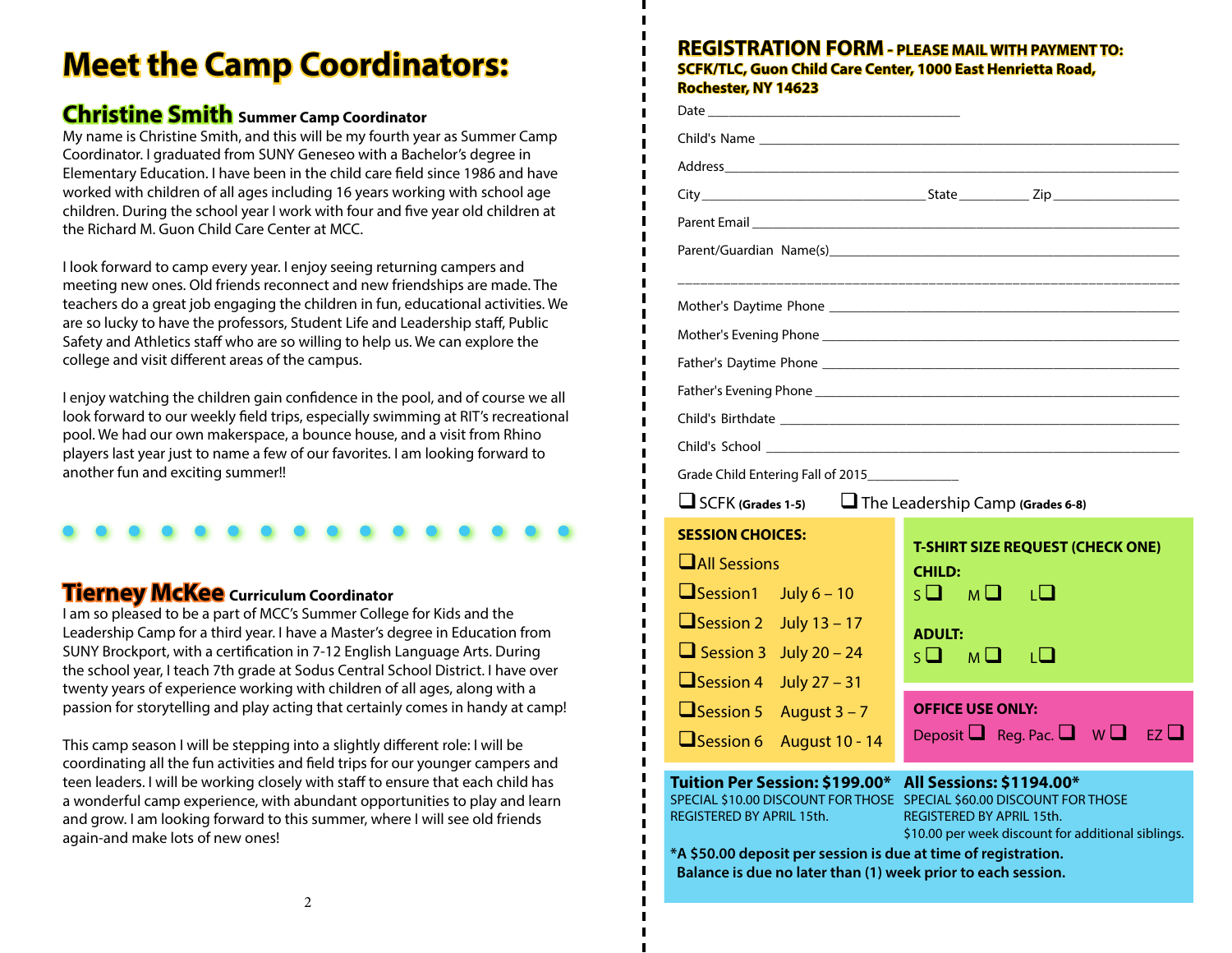### **July 20-24 / Body and Mind Games**

Ask the average teen athlete what he or she wants to do in the future, and the answer will probably be "play in professional sports." That is a wonderful goal, but did you know that there are many other ways to make sports into a lifelong career? This week, you will meet people who have made physical and mental fitness their business—from sports psychologists and physiologists to professional sports writers. Teen Leaders will take a field trip to the Hale Recreation Pool at RIT, and then design a personal fitness program. You may also plan and run a 5k!

### **July 27-31 / Heroes, Villains and Adventures**

Heard any good stories lately? Maybe you read a book that you just couldn't put down, or listened to an inspiring speaker, or watched a movie that kept you up way past your bedtime. A good story, well-told, can be a powerful tool for change. Teen Leaders will learn a variety of techniques to tell a good story. You will share stories through digital applications, photographs, sketches, and skits. This week's field trip is to the Strong Museum of Play.

### **Aug 3-7 / Lights, Camera, Action!**

Rochester has a lot of talent, from jazz musicians to improv actors to moviemakers. Teen Leaders will meet some of Rochester's best this week, and learn about careers in the arts. The Teen Leadership Camp will produce the SCFK talent show. You will design the program, build the set, coordinate the rehearsal schedule, and host the event. Maybe you will be the one to say, "Lights, Camera, Action!" Field trip to a local theatre for a tour and show.

#### **Aug 10-14 / Crazy Week**

Teen Leaders get to go crazy this week, right along with the SCFK campers! Every day will be different, and you will provide the energy and entertainment to fuel the fun. You may plan a scavenger hunt, host a mystery, put pirate recruits through their paces, or become carnival performers during this last week of camp. The field trip will be to go bowling.





# Summer College for Kids **(Grades 1 - 5)**

SCFK is an all-day program offering the perfect blend of educational and recreational activities for your child. Located on MCC's Brighton Campus, the program is designed to provide children with opportunities to improve their basic skills while continuing to learn over summer vacation.This innovative program includes: Art, Computers, Field Games, Science, Health & Fitness, Leadership Development, Reading, Writer's Workshop, Math Enrichment and a chance to make new friendships!

### **SCFK Sample Daily Schedule**

| 7:30 AM - 8:00 AM  | Early Arrival<br><b>CALL TO INQUIRE ABOUT EARLY ARRIVAL OPTIONS</b> |
|--------------------|---------------------------------------------------------------------|
| 8:00ам -9:00ам     | Arrival                                                             |
| 9:00am -11:00am    | Classes with age                                                    |
|                    | group, computer                                                     |
|                    | lab, math, science,                                                 |
|                    | creative writing, etc.                                              |
| 11:00 м - 12:00 рм | Specials,                                                           |
|                    | Arts/Crafts                                                         |
|                    | and Field Games                                                     |
| 12:00рм -12:30рм   | Lunch                                                               |
| 12:30рм            | DFAR Time                                                           |
| 1:00рм - 3:00рм    | <b>Recreational Swim</b>                                            |
| 3:00PM             | Snack                                                               |
| $3:30$ PM – 4:30PM | Choice Time                                                         |
| 4:30рм- 5:30рм     | Departure                                                           |





Imagination and invention are the themes this week, as SCFK campers explore the links between science and technology. Rochester has a rich history of scientific discovery and innovation. Campers will work with college professors to conduct hands-on scientific experiments in MCC's chemistry, biology, and physics labs. We will build our own MCC MakerSpace, where campers will have the opportunity to get creative with all sorts of materials. Our planned field trip will be to the Rochester Museum and Science Center and the Strasenburgh Planetarium.

### **July 13-17 / Around the World in Five Days**

How do people from other countries celebrate their holidays? How do they create art, cook their traditional foods, and play games? This week, campers will trot around the globe (virtually, of course) to investigate the unique aspects of other cultures. At the end of the week, we will showcase what we have learned with an exciting "wall art" exhibit. No passport is needed, but you should bring your sense of adventure! Field trip to be determined.